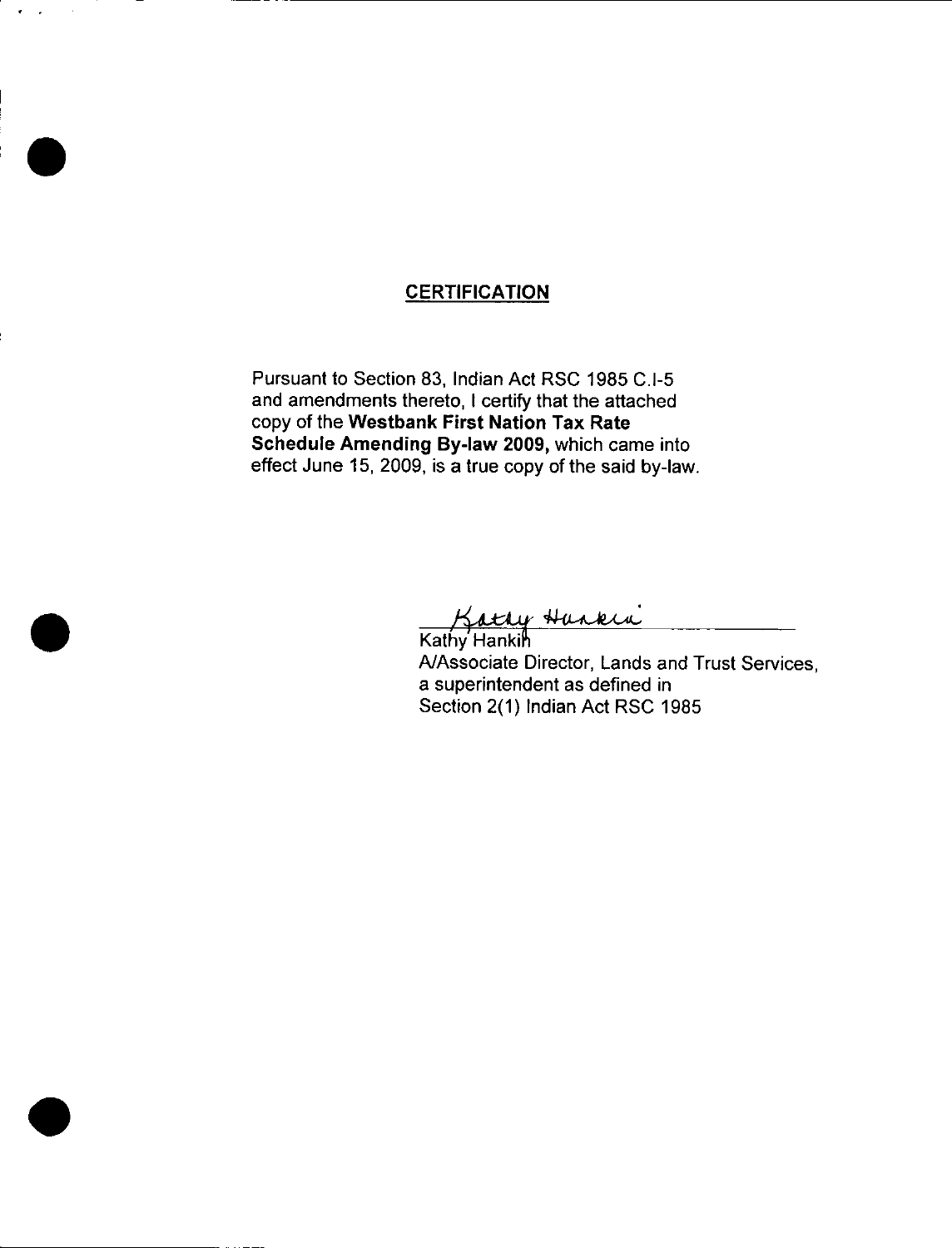du Nord canadien et interlocuteur fédéral du Northern Development and Federal du Nord canadien et interlocuteur<br>Interloce des Métis et des Indiens non inscrits de la formation for Métis and Non-Status Indians auprès des Métis et des Indiens non inscrits



Ministre des Affaires indiennes et ::^ Y.; : Minister of Indian Affairs and

Ottawa, Canada K1A 0H4

1, the Minister of Indian Affairs and Northern Development, HEREBY APPROVE, pursuant to section 83 of the Indian Act, the following by-law made by the westbank First Nation, in the Province of British Columbia, at a meeting held on the 4th day of May 2009.

**Westbank First Nation** Tax Rate Schedule Amending By-law 2009

Clair Jttle

Dated at Ottawa, Ontario, this  $12 \int_{0}^{p}$  day of  $\int$ 

2009.

Canadä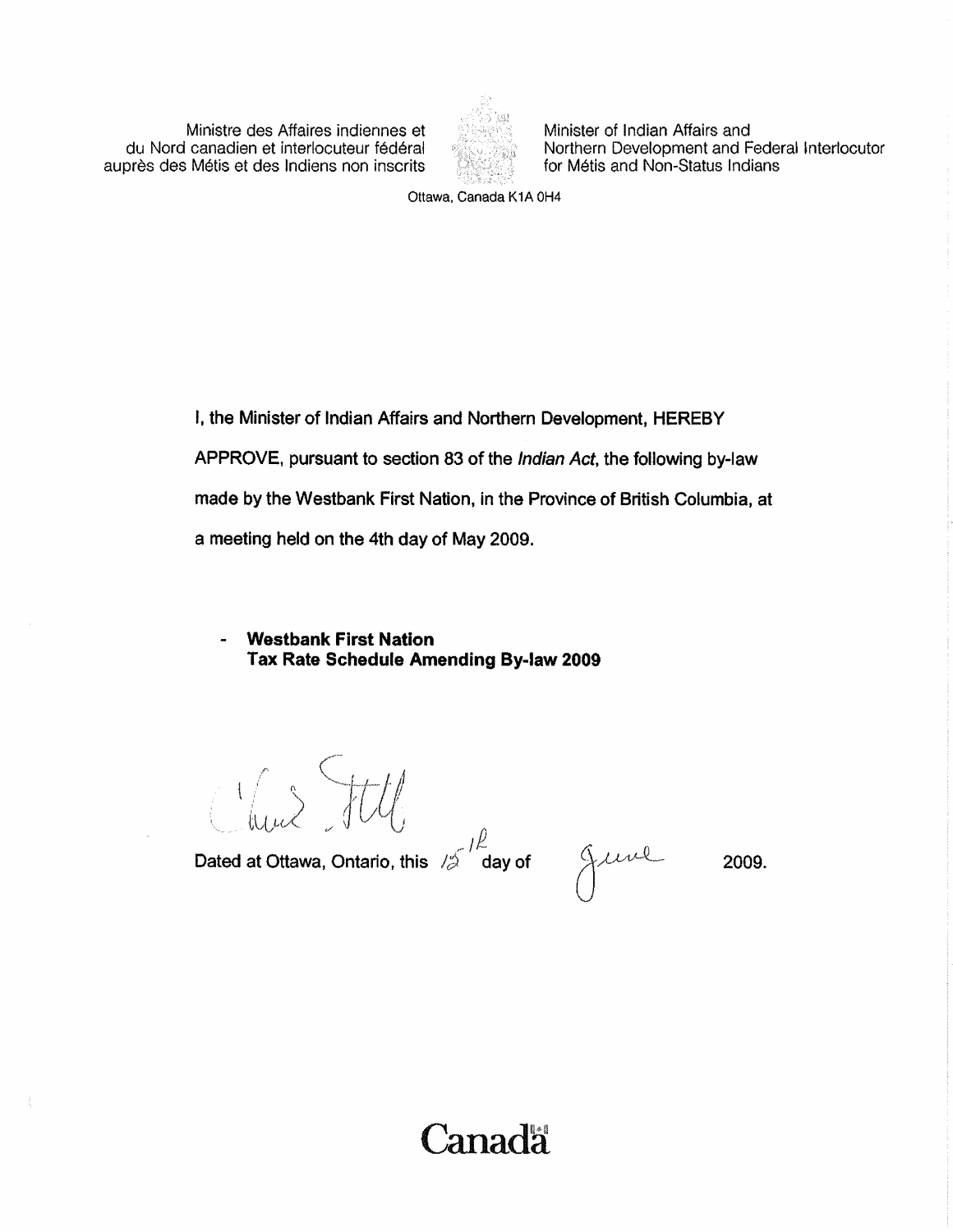#### WESTBANK FIRST NATION

#### Bylaw No. 09-TX-03

#### WHEREAS:

The Chief and Council of the Westbank First Nation deems it advisable and in the best interests of the members of the Westbank First Nation to amend the *Property Taxation By-law 95-TX-08* passed by Chief and Council December 11, 1995 and approved by the Minister April 23, 1996, that being <sup>a</sup> by -law to establish by by-law <sup>a</sup> system on the reserve lands of the Westbank First Nation for the fair and equitable taxation for local purposes of land, or interests in land, including rights to occupy, possess or use land in the reserve; and

#### WHEREAS:

Pursuant to Section 18.1(3) of the Westbank First Nation Property Taxation By-law 95-TX-08, Chief and Council shall prescribe tax rates; and

#### WHEREAS:

Those rates prescribed by the Chief and Council are set out in schedules to the *Westbank First Nation Property* AS:<br>Those rates prescribed by the Chief and Council are set out in sche<br>Taxation By-law 95-TX-08 pursuant to section 18.1(4); and

#### NOW THEREFORE BE IT HEREBY RESOLVED THAT:

The Westbank First Nation Council enacts the following amending by -law;

#### Short Title

This amending by-law may be cited as the "Tax Rate Schedule Amending By-law 2009".

- 1. That the following Schedule II Tax Rate Schedule 2009 shall be added to the Westbank First Nation Property<br>Taxation Bylaw 95-TX-08 passed by Chief and Council on December 11, 1995 and approved by the Minister April 23, 1996.
- PASSED AND APPROVED by the Council Westbank First Nation at a duly convened meeting of the Westbank First Nation Council held at the Westbank First Nation Administration Office, Kelowna, British Columbia, this  $4\frac{1}{\sqrt{2}}$  day of  $\frac{\sqrt{4}}{\sqrt{2}}$  2009.

Councillor Brian Eli Councillor Larry Derrickson Councillor Michael De Guevara Councillor Loretta Swite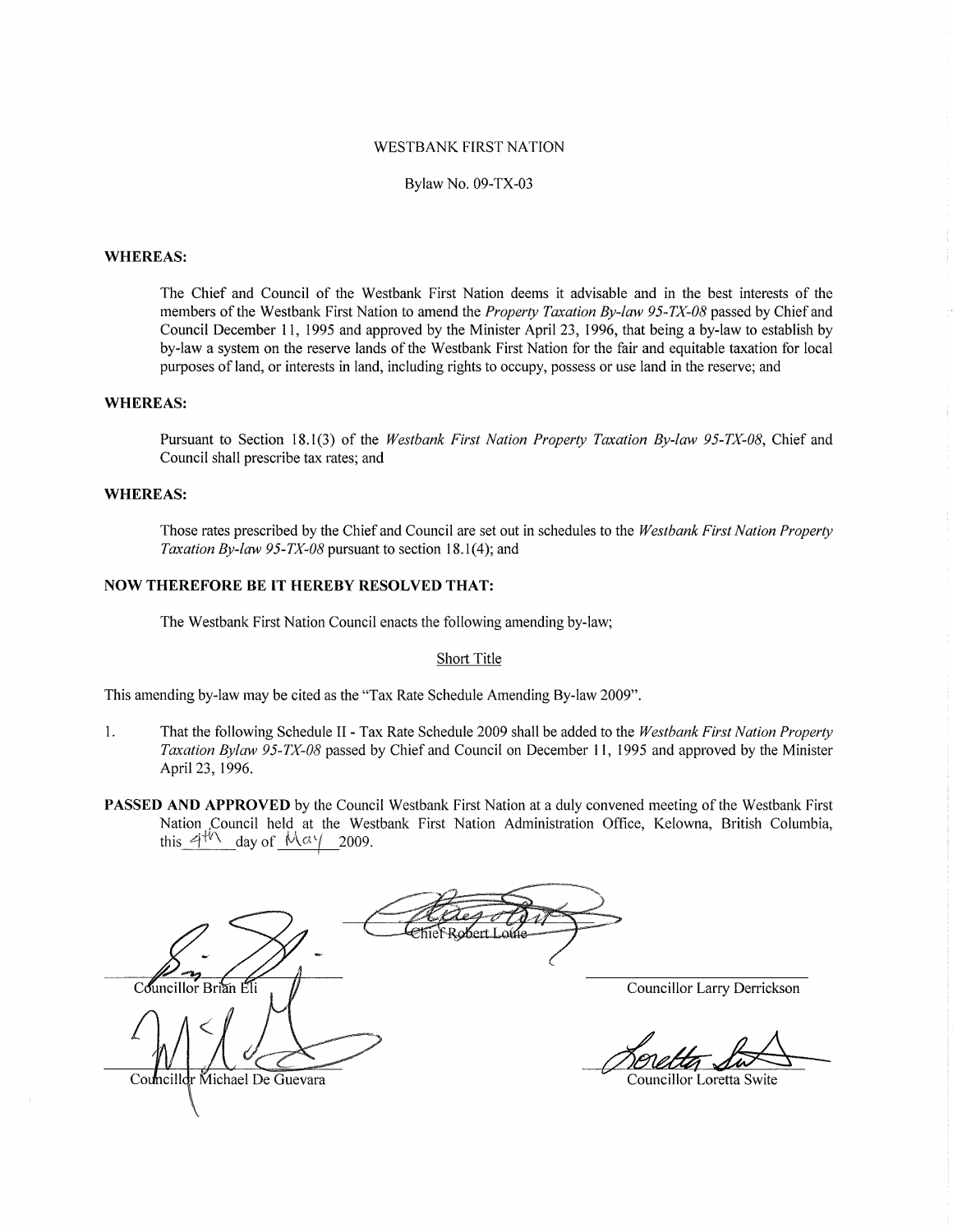### Westbank First Nation - Taxation Tax Rates 2009

|         | Folios |                       | <b>Rate 2009</b> | Revenue   |
|---------|--------|-----------------------|------------------|-----------|
| Class 1 | 3,313  | Residential           | 5.6755           | 5,185,059 |
| Class 2 | 12     | Utilities             | 34.0528          | 169,413   |
| Class 5 | 6      | Light Industry        | 18.9277          | 94.430    |
| Class 6 | 64     | Business/Other        | 16.7029          | 3,650,752 |
| Class 8 | 6      | Recreation/Non-profit | 9.9321           | 30,126    |
| Class 9 | 0      | Farm Classification   | 5.6755           |           |
|         |        |                       |                  | 9,129,781 |

|                                       |           | Light       |                  |          |                 |            |        |
|---------------------------------------|-----------|-------------|------------------|----------|-----------------|------------|--------|
|                                       |           | Residential | <b>Utilities</b> | Industry | <b>Business</b> | Recreation | Farm   |
| <b>Budget</b>                         |           | Class 1     | Class 2          | Class 5  | Class 6         | Class 8    | Class9 |
| WFN Home Owner Grants                 | 1,350,000 | 0.8392      | 5.0353           | 2.7988   | 2.4698          | 1.4686     | 0.8392 |
| <b>General Government Services</b>    | 2.437.703 | 1.5154      | 9.0923           | 5.0538   | 4.4598          | 2.6519     | 1.5154 |
| <b>Protective Services</b>            | 1,123,726 | 0.6986      | 4.1913           | 2.3297   | 2.0558          | 1.2225     | 0.6986 |
| <b>Recreation Services</b>            | 410.434   | 0.2551      | 1.5309           | 0.8509   | 0.7509          | 0.4465     | 0.2551 |
| Collections for other Governmen       | 1.022.918 | 0.6359      | 3.8153           | 2.1207   | 1.8714          | 1.1128     | 0.6359 |
| <b>Transportation and Engineering</b> | 1.180.000 | 0.7335      | 4.4012           | 2.4463   | 2.1588          | 1.2837     | 0.7335 |
| <b>Fiscal Services</b>                | 1,530,000 | 0.9511      | 5.7067           | 3.1720   | 2.7991          | 1.6644     | 0.9511 |
| <b>Environmental Health Services</b>  | 75.000    | 0.0466      | 0.2797           | 0.1555   | 0.1372          | 0.0816     | 0.0466 |
|                                       | 9,129,781 | 5.6755      | 34.0528          | 18.9277  | 16.7029         | 9.9321     | 5.6755 |